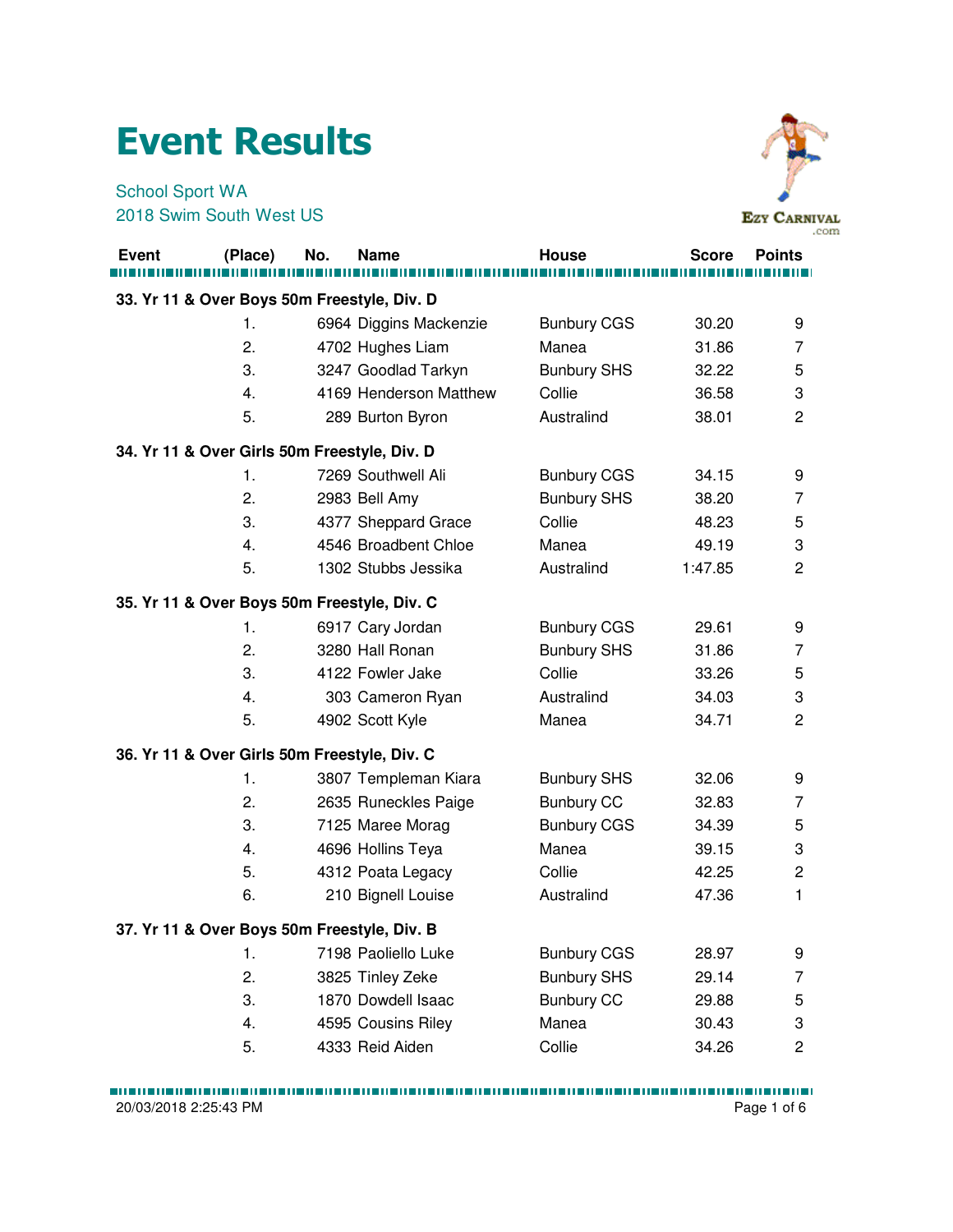| <b>Event</b> | (Place)                                      | No. | Name                    | <b>House</b>          | <b>Score</b> | <b>Points</b>           |
|--------------|----------------------------------------------|-----|-------------------------|-----------------------|--------------|-------------------------|
|              | 38. Yr 11 & Over Girls 50m Freestyle, Div. B |     |                         |                       |              |                         |
|              | $\mathbf 1$ .                                |     | 4825 Noonan Vivienne    | Manea                 | 32.37        | 9                       |
|              | 2.                                           |     | 6889 Blackham Samantha  | <b>Bunbury CGS</b>    | 32.64        | 7                       |
|              | 3.                                           |     | 3649 Ramage Amber       | <b>Bunbury SHS</b>    | 33.11        | 5                       |
|              | 4.                                           |     | 1673 Buck Zoe           | <b>Bunbury CC</b>     | 33.71        | 3                       |
|              | 5.                                           |     | 4065 Crowe Courtney     | Collie                | 39.37        | $\overline{2}$          |
|              | 39. Yr 11 & Over Boys 50m Freestyle, Div. A  |     |                         |                       |              |                         |
|              | 1.                                           |     | 7079 Jensen Jye         | <b>Bunbury CGS</b>    | 26.70        | 12                      |
|              | 2.                                           |     | 2288 Lee Kyle           | <b>Bunbury CC</b>     | 27.22        | 9                       |
|              | 3.                                           |     | 4868 Pospisil Matyas    | Manea                 | 27.65        | $\overline{7}$          |
|              | 4.                                           |     | 6047 Winstanley Flynn   | <b>Margaret River</b> | 28.19        | 5                       |
|              | 5.                                           |     | 3078 Coleman Daniel     | <b>Bunbury SHS</b>    | 28.48        | 3                       |
|              | 6.                                           |     | 603 Guretti Regan       | Australind            | 29.68        | $\overline{\mathbf{c}}$ |
|              | 7.                                           |     | 4375 Shepherd Liam      | Collie                | 31.77        | 1                       |
|              | 40. Yr 11 & Over Girls 50m Freestyle, Div. A |     |                         |                       |              |                         |
|              | 1.                                           |     | 5757 Pedrick Ester      | <b>Margaret River</b> | 29.00        | 12                      |
|              | 2.                                           |     | 349 Cleggett Kaylee     | Australind            | 31.00        | 9                       |
|              | 3.                                           |     | 3857 Vychytilova Simona | <b>Bunbury SHS</b>    | 31.40        | $\overline{7}$          |
|              | 4.                                           |     | 2509 Parsons Cian       | <b>Bunbury CC</b>     | 31.63        | 5                       |
|              | 5.                                           |     | 7001 Fowler Megan       | <b>Bunbury CGS</b>    | 31.99        | 3                       |
|              | 6.                                           |     | 4884 Robartson Amy      | Manea                 | 32.98        | $\overline{2}$          |
|              | 49. Yr 11 & Over Boys 50m Butterfly, Div. A  |     |                         |                       |              |                         |
|              | 1.                                           |     | 7079 Jensen Jye         | <b>Bunbury CGS</b>    | 28.42        | 12                      |
|              | 2.                                           |     | 2288 Lee Kyle           | <b>Bunbury CC</b>     | 29.98        | 9                       |
|              | 3.                                           |     | 4868 Pospisil Matyas    | Manea                 | 30.88        | $\overline{7}$          |
|              | 4.                                           |     | 3078 Coleman Daniel     | <b>Bunbury SHS</b>    | 31.28        | 5                       |
|              | 5.                                           |     | 6047 Winstanley Flynn   | <b>Margaret River</b> | 33.15        | 3                       |
|              | 6.                                           |     | 4375 Shepherd Liam      | Collie                | 39.27        | $\overline{c}$          |
|              | 50. Yr 11 & Over Girls 50m Butterfly, Div. A |     |                         |                       |              |                         |
|              | 1.                                           |     | 5757 Pedrick Ester      | <b>Margaret River</b> | 30.16        | 12                      |
|              | 2.                                           |     | 349 Cleggett Kaylee     | Australind            | 35.42        | 9                       |
|              | 3.                                           |     | 7001 Fowler Megan       | <b>Bunbury CGS</b>    | 35.63        | 7                       |
|              | 4.                                           |     | 3857 Vychytilova Simona | <b>Bunbury SHS</b>    | 35.71        | 5                       |
|              | 5.                                           |     | 1673 Buck Zoe           | <b>Bunbury CC</b>     | 39.10        | 3                       |
|              | 6.                                           |     | 4696 Hollins Teya       | Manea                 | 49.45        | 2                       |
|              | 7.                                           |     | 4065 Crowe Courtney     | Collie                | 49.96        | 1                       |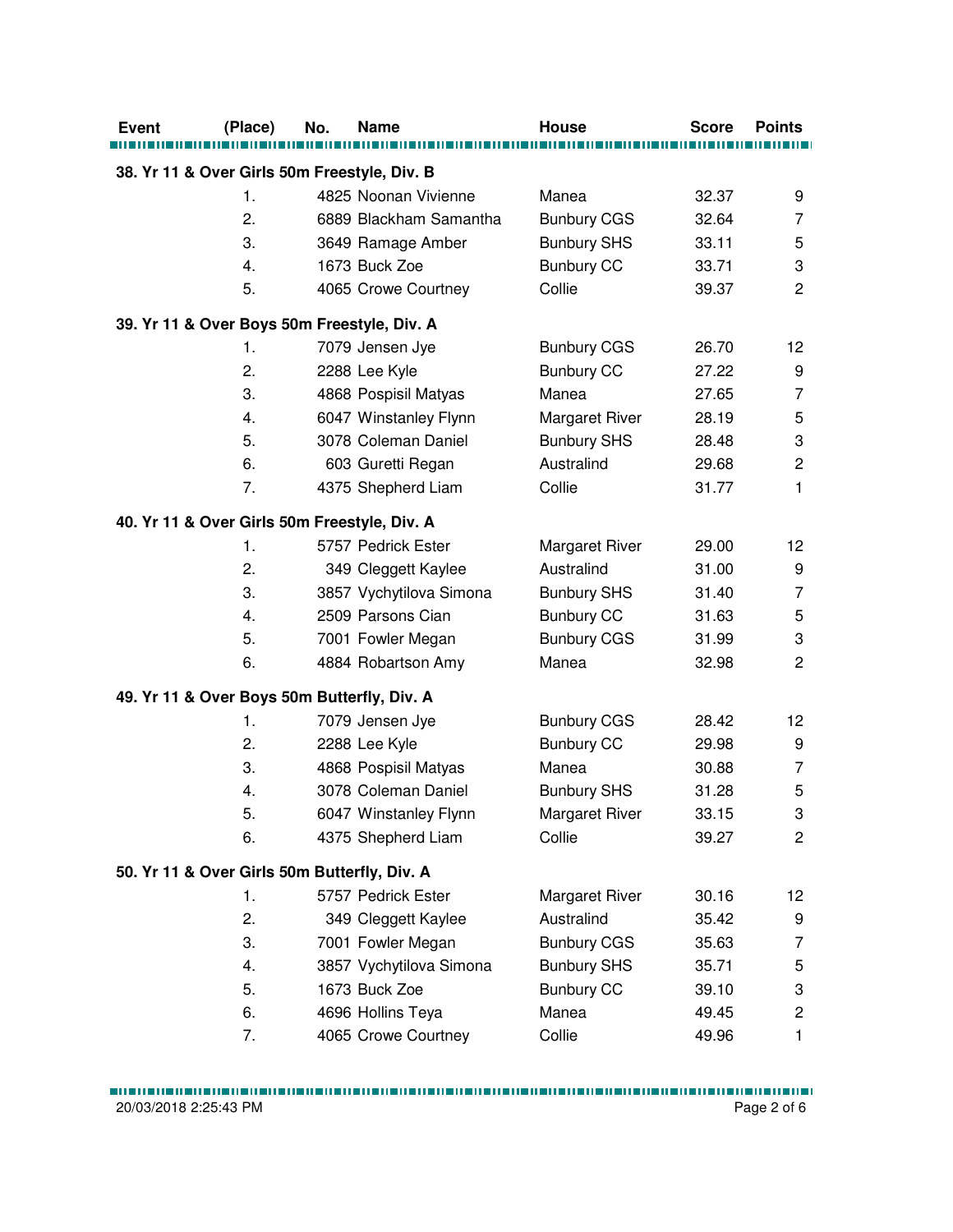| <b>Event</b>                           | (Place)        | No. | <b>Name</b>                                     | <b>House</b>          | <b>Score</b> | <b>Points</b>           |
|----------------------------------------|----------------|-----|-------------------------------------------------|-----------------------|--------------|-------------------------|
| 51. OPEN Boys 100m Backstroke, Div. A  |                |     |                                                 |                       |              |                         |
|                                        | $\mathbf{1}$ . |     | 7079 Jensen Jye                                 | <b>Bunbury CGS</b>    | 1:05.21      | 12                      |
|                                        | 2.             |     | 3098 Coulter Max                                | <b>Bunbury SHS</b>    | 1:06.56      | 9                       |
|                                        | 3.             |     | 2288 Lee Kyle                                   | <b>Bunbury CC</b>     | 1:09.75      | $\overline{7}$          |
|                                        | 4.             |     | 4375 Shepherd Liam                              | Collie                | 1:27.80      | 5                       |
|                                        | 5.             |     | 5248 Donovan Kaspa                              | Margaret River        | 1:41.21      | 3                       |
| 52. OPEN Girls 100m Backstroke, Div. A |                |     |                                                 |                       |              |                         |
|                                        | 1.             |     | 5486 Jones Lucinda                              | <b>Margaret River</b> | 1:12.95      | 12                      |
|                                        | 2.             |     | 3379 Johnson Alice                              | <b>Bunbury SHS</b>    | 1:17.03      | 9                       |
|                                        | 3.             |     | 2737 Stewart Maddison                           | <b>Bunbury CC</b>     | 1:17.40      | $\overline{7}$          |
|                                        | 4.             |     | 349 Cleggett Kaylee                             | Australind            | 1:23.24      | 5                       |
|                                        | 5.             |     | 6889 Blackham Samantha                          | <b>Bunbury CGS</b>    | 1:23.78      | 3                       |
|                                        | 6.             |     | 4884 Robartson Amy                              | Manea                 | 1:36.12      | $\overline{2}$          |
|                                        |                |     | 69. Yr 11 & Over Boys 50m Breaststroke, Div. B  |                       |              |                         |
|                                        | 1.             |     | 6964 Diggins Mackenzie                          | <b>Bunbury CGS</b>    | 41.01        | 9                       |
|                                        | 2.             |     | 3280 Hall Ronan                                 | <b>Bunbury SHS</b>    | 42.35        | 7                       |
|                                        | 3.             |     | 4902 Scott Kyle                                 | Manea                 | 43.79        | 5                       |
|                                        | 4.             |     | 1870 Dowdell Isaac                              | <b>Bunbury CC</b>     | 44.96        | 3                       |
|                                        | 5.             |     | 1300 Stubbs Jack                                | Australind            | 46.97        | $\overline{c}$          |
|                                        | 6.             |     | 4333 Reid Aiden                                 | Collie                | 53.96        | 1                       |
|                                        |                |     | 70. Yr 11 & Over Girls 50m Breaststroke, Div. B |                       |              |                         |
|                                        | 1.             |     | 7125 Maree Morag                                | <b>Bunbury CGS</b>    | 43.66        | 9                       |
|                                        | 2.             |     | 3807 Templeman Kiara                            | <b>Bunbury SHS</b>    | 44.87        | $\overline{7}$          |
|                                        | 3.             |     | 1673 Buck Zoe                                   | <b>Bunbury CC</b>     | 51.31        | 5                       |
|                                        | 4.             |     | 4696 Hollins Teya                               | Manea                 | 52.43        | 3                       |
|                                        | 5.             |     | 4312 Poata Legacy                               | Collie                | 1:01.54      | $\overline{c}$          |
|                                        | 6.             |     | 1302 Stubbs Jessika                             | Australind            | 1:24.54      | 1                       |
|                                        |                |     | 71. Yr 11 & Over Boys 50m Breaststroke, Div. A  |                       |              |                         |
|                                        | 1.             |     | 4868 Pospisil Matyas                            | Manea                 | 35.32        | 12                      |
|                                        | 2.             |     | 2288 Lee Kyle                                   | <b>Bunbury CC</b>     | 36.45        | 9                       |
|                                        | 3.             |     | 7079 Jensen Jye                                 | <b>Bunbury CGS</b>    | 36.56        | 7                       |
|                                        | 4.             |     | 3078 Coleman Daniel                             | <b>Bunbury SHS</b>    | 40.36        | 5                       |
|                                        | 5.             |     | 603 Guretti Regan                               | Australind            | 40.78        | 3                       |
|                                        | 6.             |     | 6047 Winstanley Flynn                           | Margaret River        | 42.66        | $\overline{\mathbf{c}}$ |
|                                        | 7.             |     | 4407 Stinten Joel                               | Collie                | 43.47        | 1                       |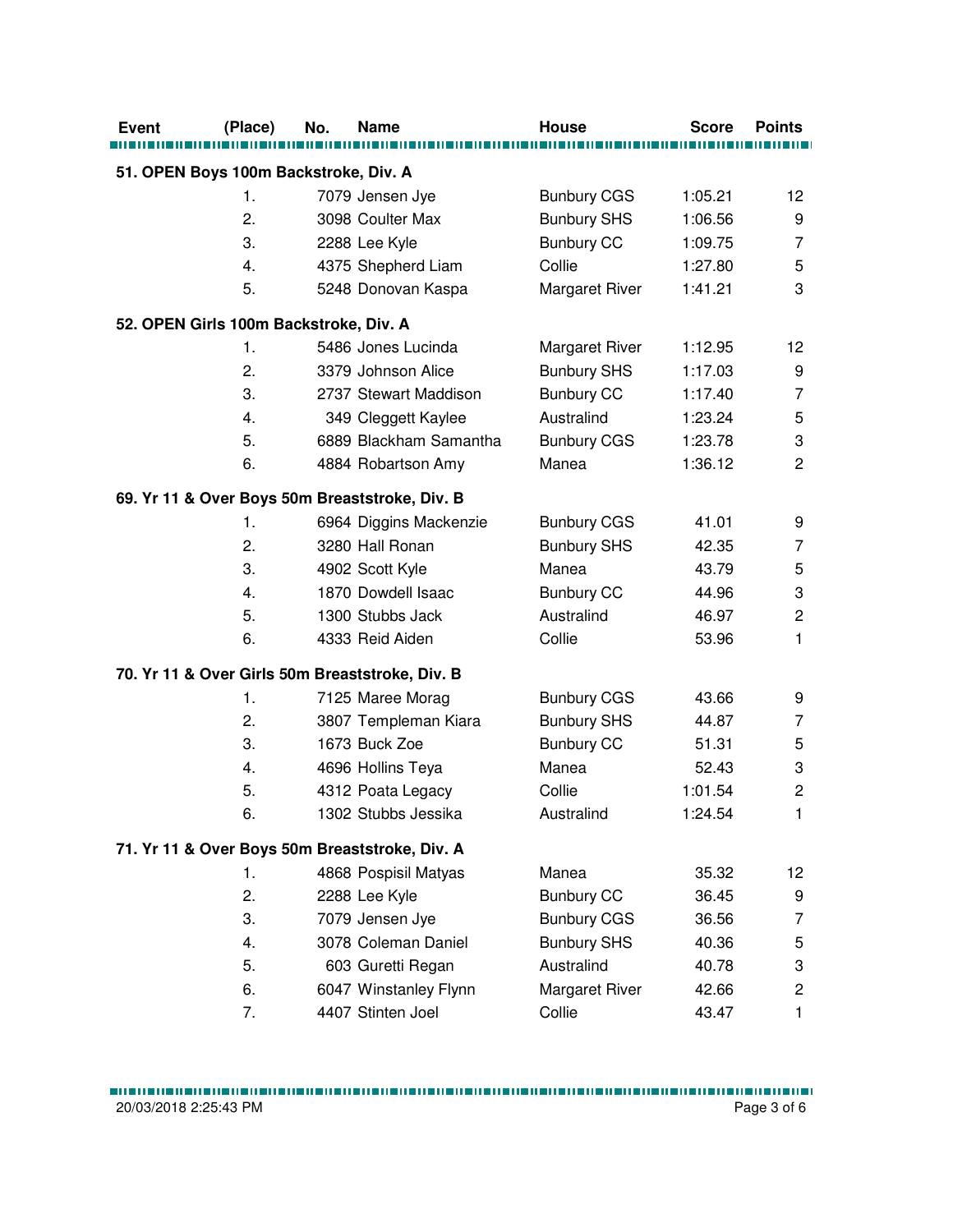| <b>Event</b><br>(Place)                           | No. | <b>Name</b>              | <b>House</b>          | <b>Score</b> | <b>Points</b>   |
|---------------------------------------------------|-----|--------------------------|-----------------------|--------------|-----------------|
|                                                   |     |                          |                       |              |                 |
| 72. Yr 11 & Over Girls 50m Breaststroke, Div. A   |     |                          |                       |              |                 |
| 1.                                                |     | 3857 Vychytilova Simona  | <b>Bunbury SHS</b>    | 42.08        | 12              |
| 2.                                                |     | 7001 Fowler Megan        | <b>Bunbury CGS</b>    | 42.27        | 9               |
| 3.                                                |     | 2509 Parsons Cian        | <b>Bunbury CC</b>     | 42.63        | $\overline{7}$  |
| 4.                                                |     | 5757 Pedrick Ester       | Margaret River        | 44.00        | 5               |
| 5.                                                |     | 349 Cleggett Kaylee      | Australind            | 44.27        | 3               |
| 6.                                                |     | 4884 Robartson Amy       | Manea                 | 44.83        | $\overline{c}$  |
| 81. Yr 11 & Over Boys 100m Freestyle, Div. A      |     |                          |                       |              |                 |
| 1.                                                |     | 7079 Jensen Jye          | <b>Bunbury CGS</b>    | 59.77        | 12              |
| 2.                                                |     | 2288 Lee Kyle            | <b>Bunbury CC</b>     | 1:00.86      | 9               |
| 3.                                                |     | 4868 Pospisil Matyas     | Manea                 | 1:01.30      | $\overline{7}$  |
| 4.                                                |     | 3078 Coleman Daniel      | <b>Bunbury SHS</b>    | 1:04.04      | 5               |
| 5.                                                |     | 303 Cameron Ryan         | Australind            | 1:09.40      | 3               |
| 6.                                                |     | 4375 Shepherd Liam       | Collie                | 1:13.03      | $\overline{c}$  |
| 82. Yr 11 & Over Girls 100m Freestyle, Div. A     |     |                          |                       |              |                 |
| 1.                                                |     | 5757 Pedrick Ester       | <b>Margaret River</b> | 1:07.43      | 12              |
| 2.                                                |     | 3857 Vychytilova Simona  | <b>Bunbury SHS</b>    | 1:08.58      | 9               |
| 3.                                                |     | 7001 Fowler Megan        | <b>Bunbury CGS</b>    | 1:10.35      | $\overline{7}$  |
| 4.                                                |     | 349 Cleggett Kaylee      | Australind            | 1:10.98      | 5               |
| 5.                                                |     | 2635 Runeckles Paige     | <b>Bunbury CC</b>     | 1:12.56      | 3               |
| 6.                                                |     | 4825 Noonan Vivienne     | Manea                 | 1:12.63      | $\overline{c}$  |
| 7.                                                |     | 4065 Crowe Courtney      | Collie                | 1:31.92      | $\mathbf{1}$    |
| 85. Yr 11 & Over Girls 4x50m Medley Relay, Div. A |     |                          |                       |              |                 |
| 1.                                                |     | 83 Bunbury CGS - Team    | <b>Bunbury CGS</b>    | 2:32.05      | 24              |
| 2.                                                |     | 53 Margaret River - Team | Margaret River        | 2:38.98      | 18              |
| 3.                                                |     | 51 Bunbury SHS - Team    | <b>Bunbury SHS</b>    | 2:39.37      | 14              |
| 4.                                                |     | 55 Australind - Team     | Australind            | 2:46.41      | 10 <sub>1</sub> |
| 5.                                                |     | 84 Collie - Team         | Collie                | 3:15.37      | 6               |
| 6.                                                |     | 57 Manea - Team          | Manea                 | 3:17.63      | 4               |
| 86. Yr 11 & Over Boys 4x50m Medley Relay, Div. A  |     |                          |                       |              |                 |
| 1.                                                |     | 83 Bunbury CGS - Team    | <b>Bunbury CGS</b>    | 2:16.16      | 24              |
| 2.                                                |     | 51 Bunbury SHS - Team    | <b>Bunbury SHS</b>    | 2:22.47      | 18              |
| 3.                                                |     | 57 Manea - Team          | Manea                 | 2:24.62      | 14              |
| 4.                                                |     | 55 Australind - Team     | Australind            | 2:41.91      | 10              |
| 5.                                                |     | 53 Margaret River - Team | <b>Margaret River</b> | 2:51.31      | 6               |
| 6.                                                |     | 84 Collie - Team         | Collie                | 2:51.65      | 4               |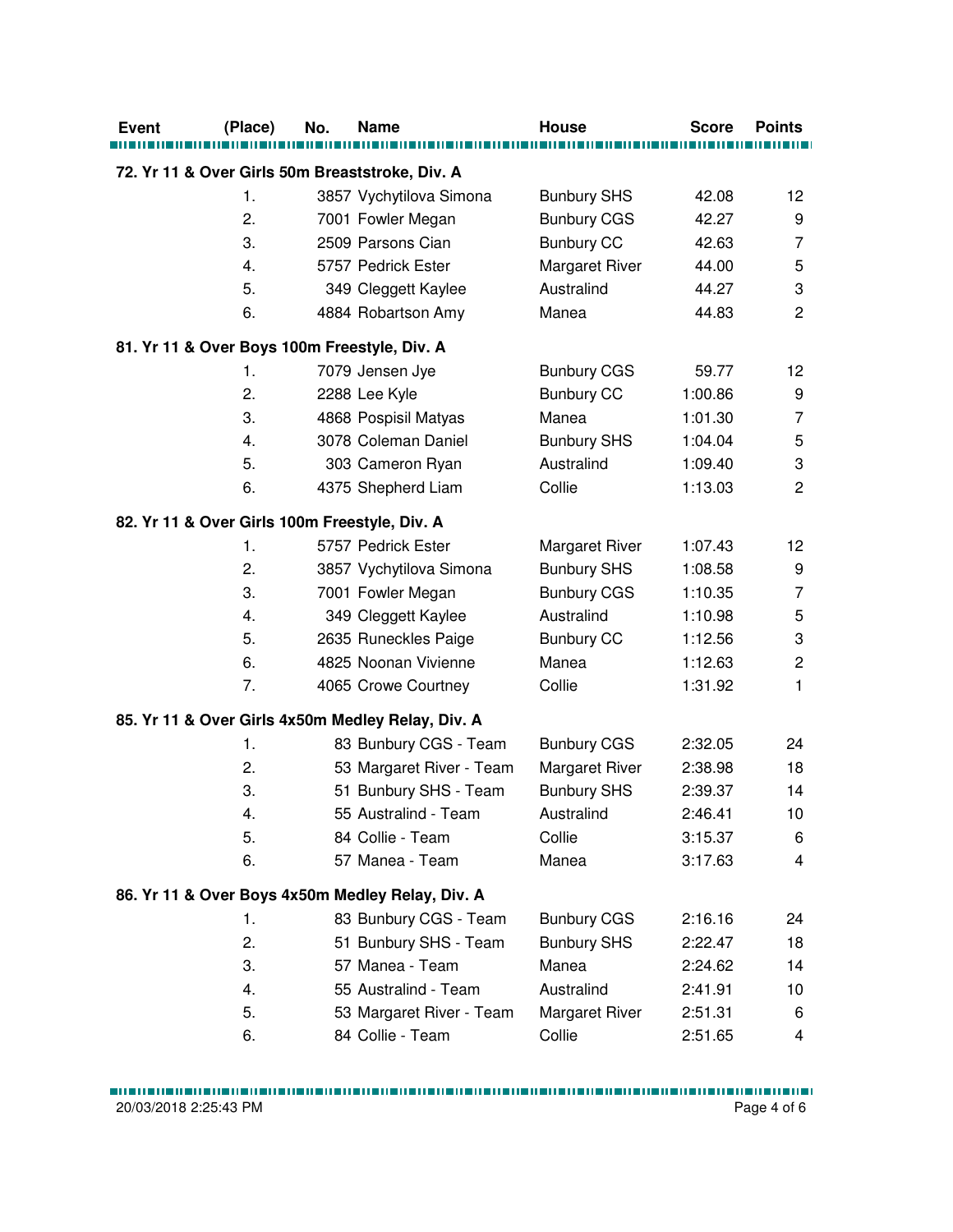| <b>Event</b> | (Place) | No. | <b>Name</b>                                       | <b>House</b>          | <b>Score</b> | <b>Points</b>           |
|--------------|---------|-----|---------------------------------------------------|-----------------------|--------------|-------------------------|
|              |         |     |                                                   |                       |              |                         |
|              |         |     | 103. Yr 11 & Over Boys 50m Backstroke, Div. B     |                       |              |                         |
|              | 1.      |     | 1870 Dowdell Isaac                                | <b>Bunbury CC</b>     | 36.70        | 9                       |
|              | 2.      |     | 7198 Paoliello Luke                               | <b>Bunbury CGS</b>    | 37.78        | $\overline{7}$          |
|              | 3.      |     | 3825 Tinley Zeke                                  | <b>Bunbury SHS</b>    | 38.56        | 5                       |
|              | 4.      |     | 4902 Scott Kyle                                   | Manea                 | 41.24        | 3                       |
|              | 5.      |     | 4169 Henderson Matthew                            | Collie                | 47.72        | $\overline{c}$          |
|              |         |     | 104. Yr 11 & Over Girls 50m Backstroke, Div. B    |                       |              |                         |
|              | 1.      |     | 3649 Ramage Amber                                 | <b>Bunbury SHS</b>    | 38.86        | 9                       |
|              | 2.      |     | 7001 Fowler Megan                                 | <b>Bunbury CGS</b>    | 39.41        | 7                       |
|              | 3.      |     | 2509 Parsons Cian                                 | <b>Bunbury CC</b>     | 39.86        | 5                       |
|              | 4.      |     | 4884 Robartson Amy                                | Manea                 | 43.13        | 3                       |
|              | 5.      |     | 210 Bignell Louise                                | Australind            | 54.37        | $\overline{c}$          |
|              |         |     | 105. Yr 11 & Over Boys 50m Backstroke, Div. A     |                       |              |                         |
|              | 1.      |     | 7079 Jensen Jye                                   | <b>Bunbury CGS</b>    | 31.73        | 12                      |
|              | 2.      |     | 2288 Lee Kyle                                     | <b>Bunbury CC</b>     | 34.19        | 9                       |
|              | 3.      |     | 6047 Winstanley Flynn                             | <b>Margaret River</b> | 34.49        | $\overline{7}$          |
|              | 4.      |     | 3078 Coleman Daniel                               | <b>Bunbury SHS</b>    | 34.76        | 5                       |
|              | 5.      |     | 4595 Cousins Riley                                | Manea                 | 35.15        | 3                       |
|              | 6.      |     | 4375 Shepherd Liam                                | Collie                | 39.42        | $\overline{c}$          |
|              |         |     | 106. Yr 11 & Over Girls 50m Backstroke, Div. A    |                       |              |                         |
|              | 1.      |     | 5757 Pedrick Ester                                | <b>Margaret River</b> | 36.22        | 12                      |
|              | 2.      |     | 6889 Blackham Samantha                            | <b>Bunbury CGS</b>    | 37.01        | 9                       |
|              | 3.      |     | 349 Cleggett Kaylee                               | Australind            | 37.34        | 7                       |
|              | 4.      |     | 3857 Vychytilova Simona                           | <b>Bunbury SHS</b>    | 38.70        | 5                       |
|              | 5.      |     | 4825 Noonan Vivienne                              | Manea                 | 39.26        | 3                       |
|              | 6.      |     | 1673 Buck Zoe                                     | <b>Bunbury CC</b>     | 39.54        | $\overline{c}$          |
|              | 7.      |     | 4065 Crowe Courtney                               | Collie                | 47.23        | $\mathbf{1}$            |
|              |         |     | 115. Yr 11 & Over Girls 100m Breaststroke, Div. A |                       |              |                         |
|              | 1.      |     | 3857 Vychytilova Simona                           | <b>Bunbury SHS</b>    | 1:29.18      | 12                      |
|              | 2.      |     | 2509 Parsons Cian                                 | <b>Bunbury CC</b>     | 1:32.38      | 9                       |
|              | 3.      |     | 7001 Fowler Megan                                 | <b>Bunbury CGS</b>    | 1:33.51      | 7                       |
|              | 4.      |     | 349 Cleggett Kaylee                               | Australind            | 1:39.66      | 5                       |
|              | 5.      |     | 5757 Pedrick Ester                                | Margaret River        | 1:41.96      | 3                       |
|              | 6.      |     | 4696 Hollins Teya                                 | Manea                 | 1:57.84      | $\overline{\mathbf{c}}$ |